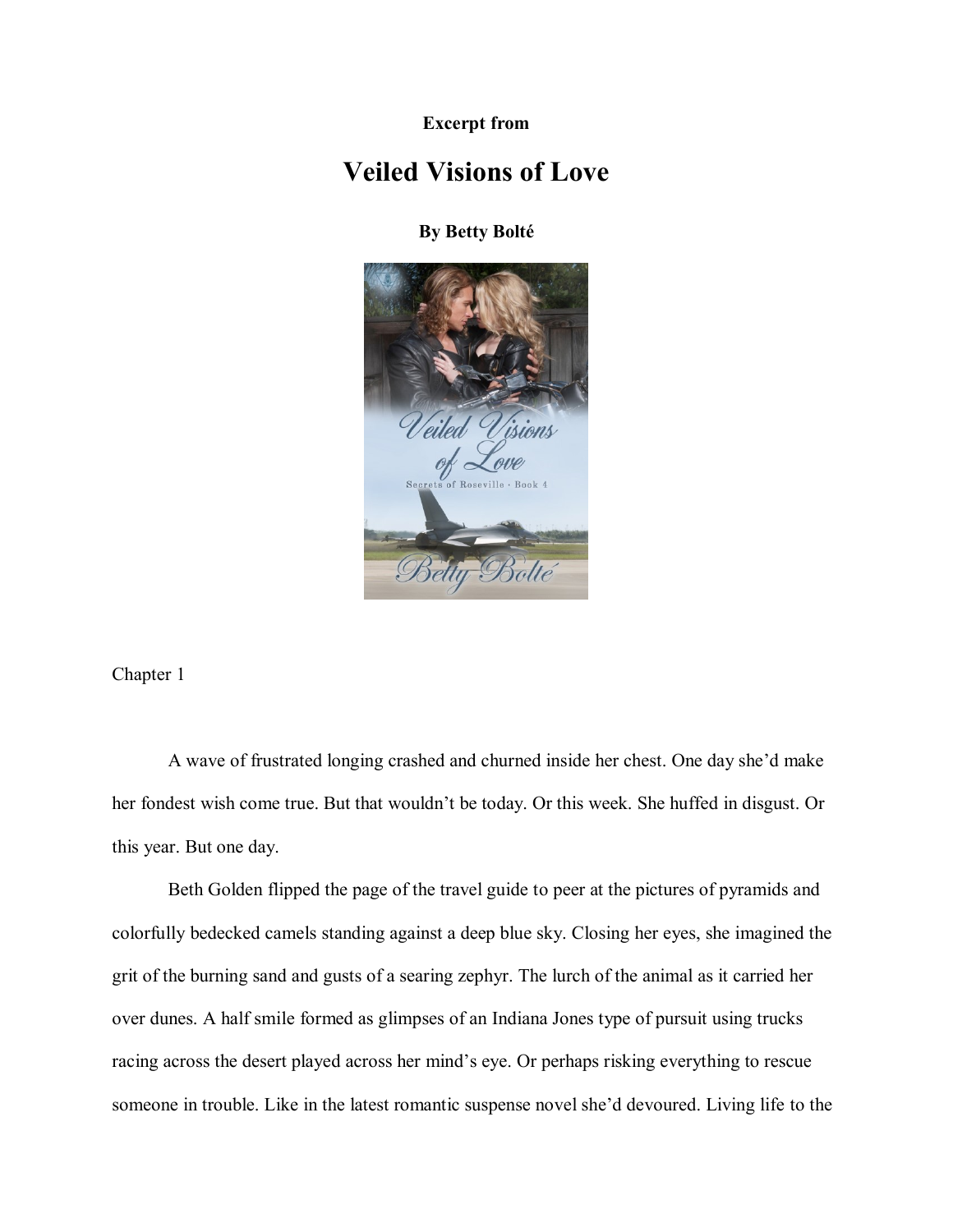fullest, surrounded by strong, daring men and smart, sexy women. The perfect lifestyle.

"Beth! We need you down here."

She sighed and forced her eyes open. Back to reality. Instead of a desert, she stood in the travel section of the Golden Owl Books and Brews bookstore she and her two sisters, Tara and Roxie, had run for the last several years without their mother. Beautiful and savvy, Peggy Golden had started the shop as a focal point in the small town of Roseville. She'd loved to keep up with their neighbors, treating them as family more than customers. Providing a uniquely welcoming experience in the store by including baked goods and coffee to enjoy while they browsed for their next great story. She'd taught her daughters how to suggest new books to people to help them find something of interest. If only Beth could find something interesting, she'd be far happier.

"On my way." Her raised voice seemed small and insignificant in the open space. Much like she felt.

The upper floor of the Civil War era building housed the nonfiction selections. Everything from cookbooks to animal husbandry to psychology to witchcraft. The last a particular interest of the three sisters, especially since her mother had literally written a book on the subject. She laid the brochure on top of the stack on the table, nudging it into alignment with the others, and then turned away to trudge down the steps. She had work to do despite the fact her heart and mind journeyed about the world without her.

Her entire life had been lived within the boundaries of the county. A day trip to Nashville didn't count as adventure. Far from it. While the atmosphere in the Music City was different from the small town vibe of her hometown, it still didn't satisfy the need for something else. Despite the increased hum of activity, she wanted more. More surprises. But of course her gift of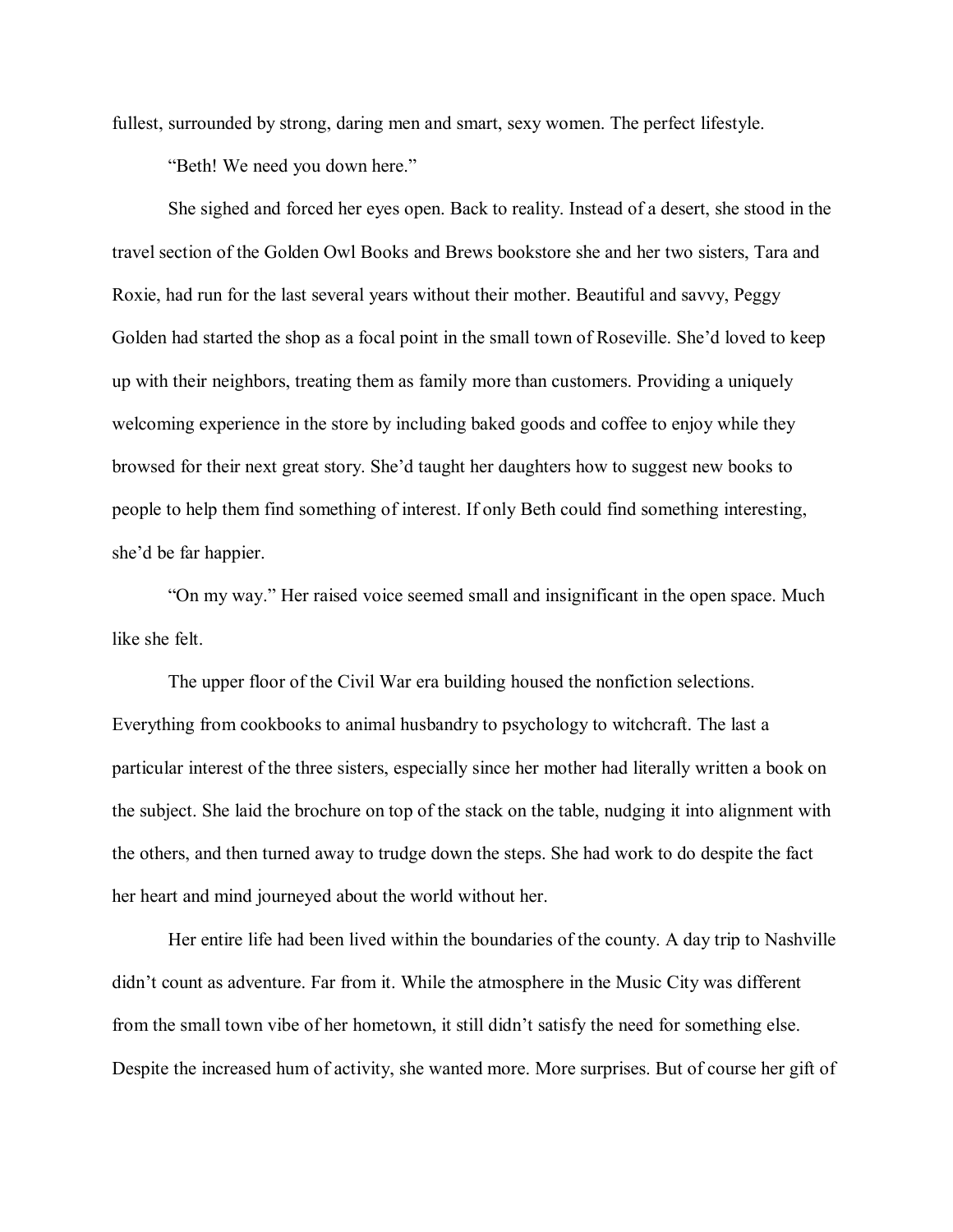vision meant she could tell what was about to happen to those around her, even if not her own future. She could still sense what was in store for others, whether she wanted to know or not. She'd learned to mute the ceaseless images so her emotions weren't overwhelmed, but the visions clamored for her attention.

Rounding the corner of the checkout counter, she cringed at the long line of customers waiting at the coffee bar. If she didn't know better, she'd think her neighbors came to the bookstore for their morning rush, either caffeine or sugar. In fact, much like Edna's Supermarket across town, the store served up local gossip as well. Usually purely curious exchanges about what was happening in the town which helped the three sisters keep their fingers on the town's pulse.

"Glad you found your way back to help." Roxie, dressed in the same khakis and black polo all three sisters wore, pulled the tap on the soda dispenser to fill a cup. Her chestnut hair pulled into a short ponytail, Roxie watched her with concern in her hazel eyes.

"Sorry. I got distracted." Beth didn't want her sisters worried about her. She could take care of that all by herself.

"Let me guess." Roxie splashed soda down the outside of the cup with a short exclamation of disgust. She grabbed a paper towel and dried off the cup before addressing Beth. "Daydreaming of faraway places?"

"I can't help it." She glanced at Tara, standing by the bakery counter. Her younger sister had blossomed since marrying Grant Markel earlier in the year. She'd done her hair in a chignon, a different look but attractive on the slender woman.

"You're not trapped here." Roxie tossed the crumpled paper towel into the trash. "You could take a trip."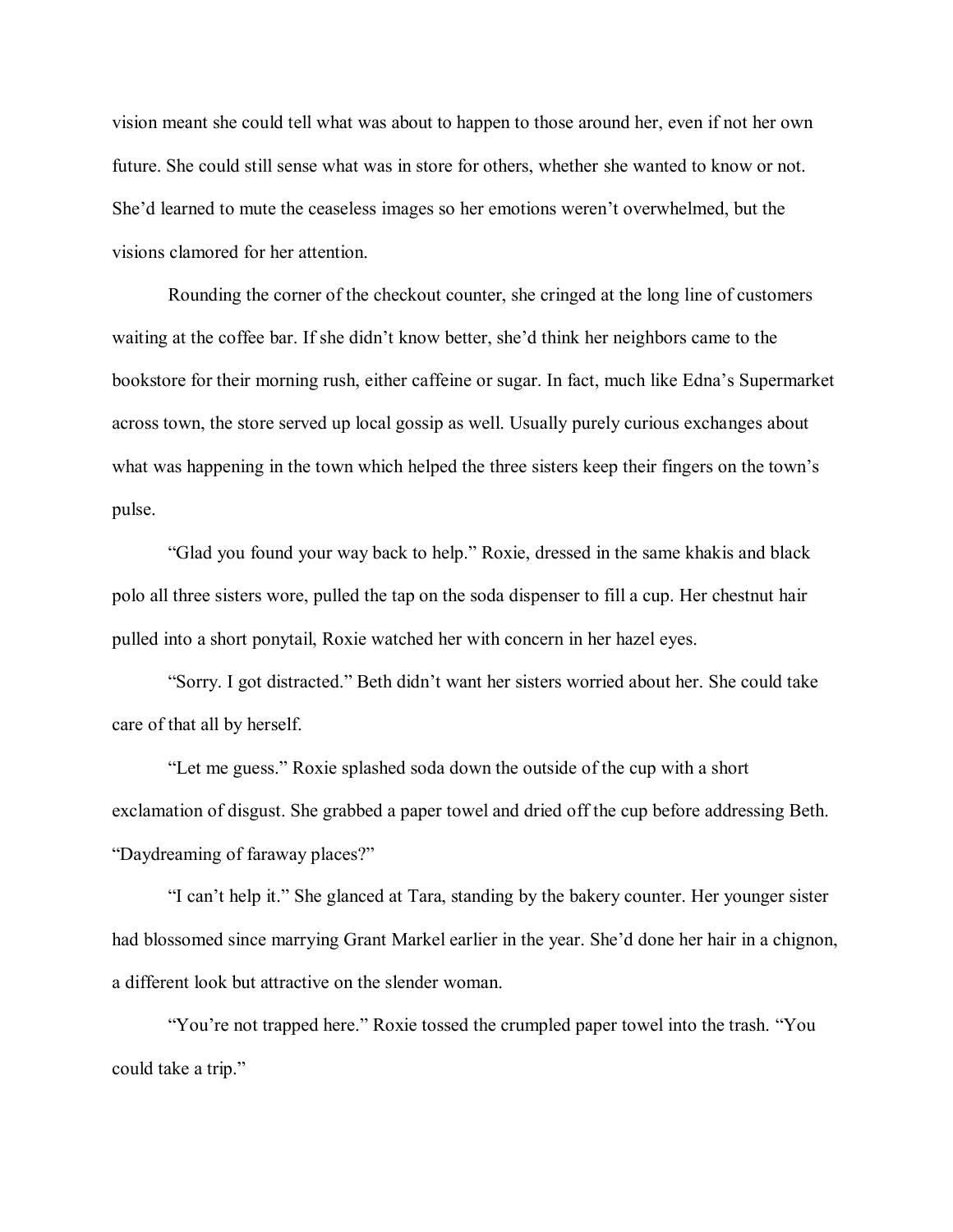Beth shrugged as she scooted behind her sisters. "What fun would it be to go by myself? Besides, how could I go and not feel guilty leaving you both shorthanded here?"

"We'd manage." Tara folded a pastry box and then selected an assortment of muffins to nestle inside. "Or is that an excuse?"

"I'll know when the time is right. Which isn't now." Beth donned a lightweight apron with the Golden Owl logo—a Great Horned owl holding two crossed branches inside an inverted triangle—emblazoned in the center and quickly washed her hands.

She stepped up to the bakery display to take the next order from Sue Grimwood. Mother of three and grandmother of one, her trim frame proved a woman could live a full and happy life without looking old and worn out. In fact, she continued to be Max Chandler's legal secretary at the law firm down the street. He ended up marrying Meredith Reed, the sisters' new-found cousin. Family ties had grown rather knotty in Roseville upon the discovery that Meredith and her sister Paulette were indeed related to the three Golden sisters. Sue made it a habit to stop in for her daily breakfast purchase on her way to work. Giving everyone the perfect opportunity to stay in the know about doings in the town.

"Good morning, Sue. How may I help you this morning?" Beth rested her fists on top of the glass case, a smile aimed at the spry older woman.

Sue brushed a stray wisp of chin-length brown hair off her cheek and then pointed to the bagel shelf. "I'd like one of the poppy seed bagels, please. Oh, and a decaf coffee."

"Do you want cream cheese?" Tara pulled a piece of waxed paper and grabbed the bagel, slipping it into a white paper bag. At Sue's nod, she added a tube of cream cheese and then lifted a brow at Sue. "Have you tried the eclairs?" She motioned to where the custard-filled, chocolateiced pastries were lined up beside bear claws and glazed donuts. "The best I've ever tasted."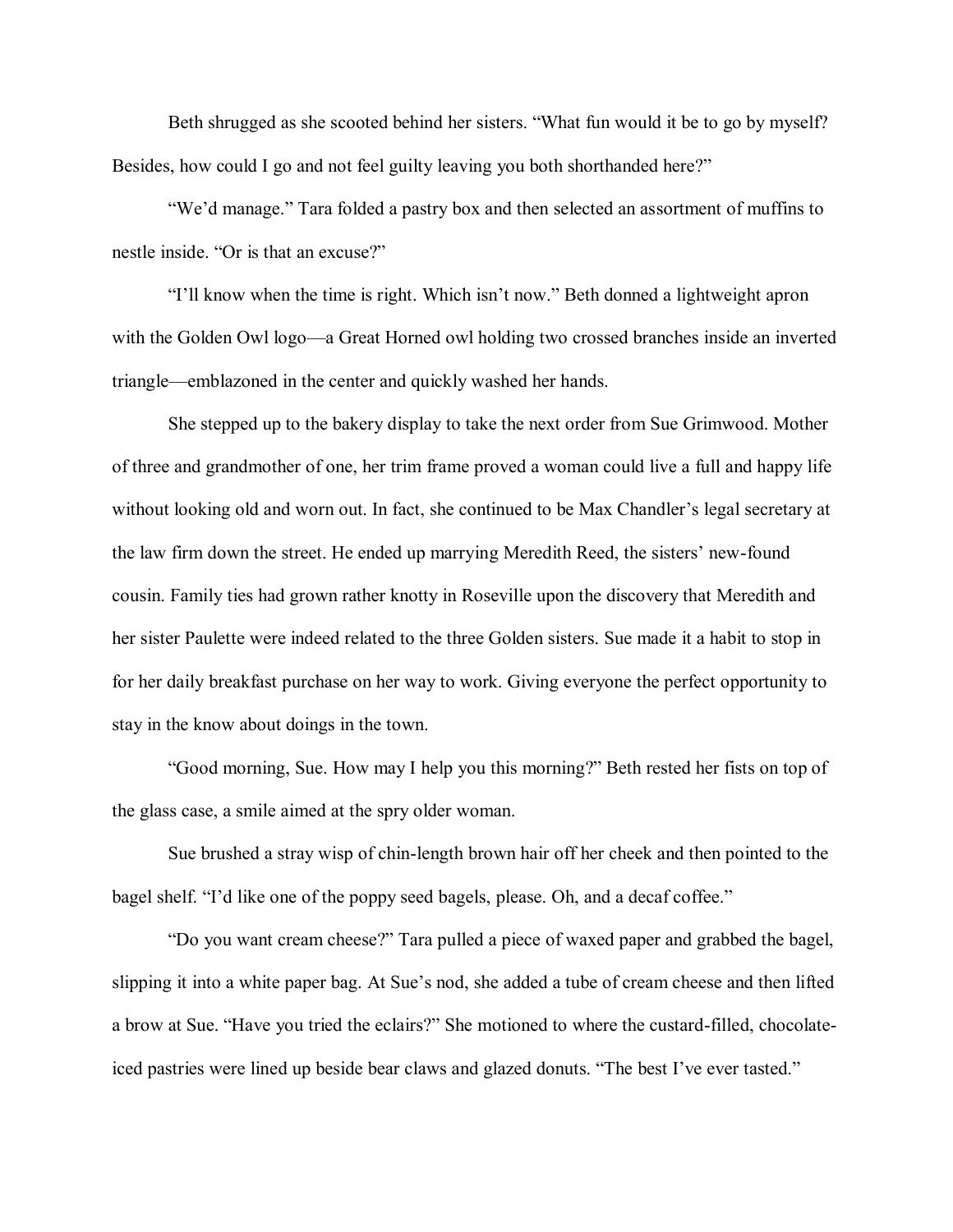"You're such a temptress, my dear." Sue grimaced, deep curved dimples on either side of her mouth, and slowly shook her head. "I'm sure they're delicious but not for me. Too rich for my taste."

"I know you love chocolate." Tara folded the bag closed and then spun away to snap up a cup and fill it with hot coffee. She handed both the bag and cup to Sue. "Do you have plans for the Memorial Day weekend?"

The town excelled at celebrating every holiday, big or small. Some stemming from the town's history, like Founder's Day and Strawberry Festival. Memorial Day brought picnics and outdoor concerts, car and tractor shows, and yard sales on every street. The town square stood festooned in red, white, and blue decorations on every light pole and strung across the streets. Everybody anticipated the fun and frolic of the weekend events planned months in advance.

"Yes, I do. I'm taking my grandson, Jeremy, out to the new airfield for his first flying lesson." Sue scrounged in her voluminous purse for her wallet. "He's wanted to try flying for months and I finally figured it would be better to let him try, get it out of his system."

"That sounds like fun." Tara took the plastic card from Sue and rang up her order.

What an idea. To be able to fly off wherever and whenever. A tantalizing prospect she'd never considered. But how much did it cost? When would she ever have the time to do such a thing? She mentally shrugged off the slight hope that had lifted her spirits for a fraction of a second. No, she was pretty much stuck in sleepy Roseville.

"I bought him a lesson for his eighteenth birthday last week and it's scheduled for this afternoon." Sue tucked her card away and hung her purse on her shoulder. "It may be his one and only, or he may fall in love with the thrill of flying."

"If it makes him happy to do something like that, I say go for it." Beth wiped her hands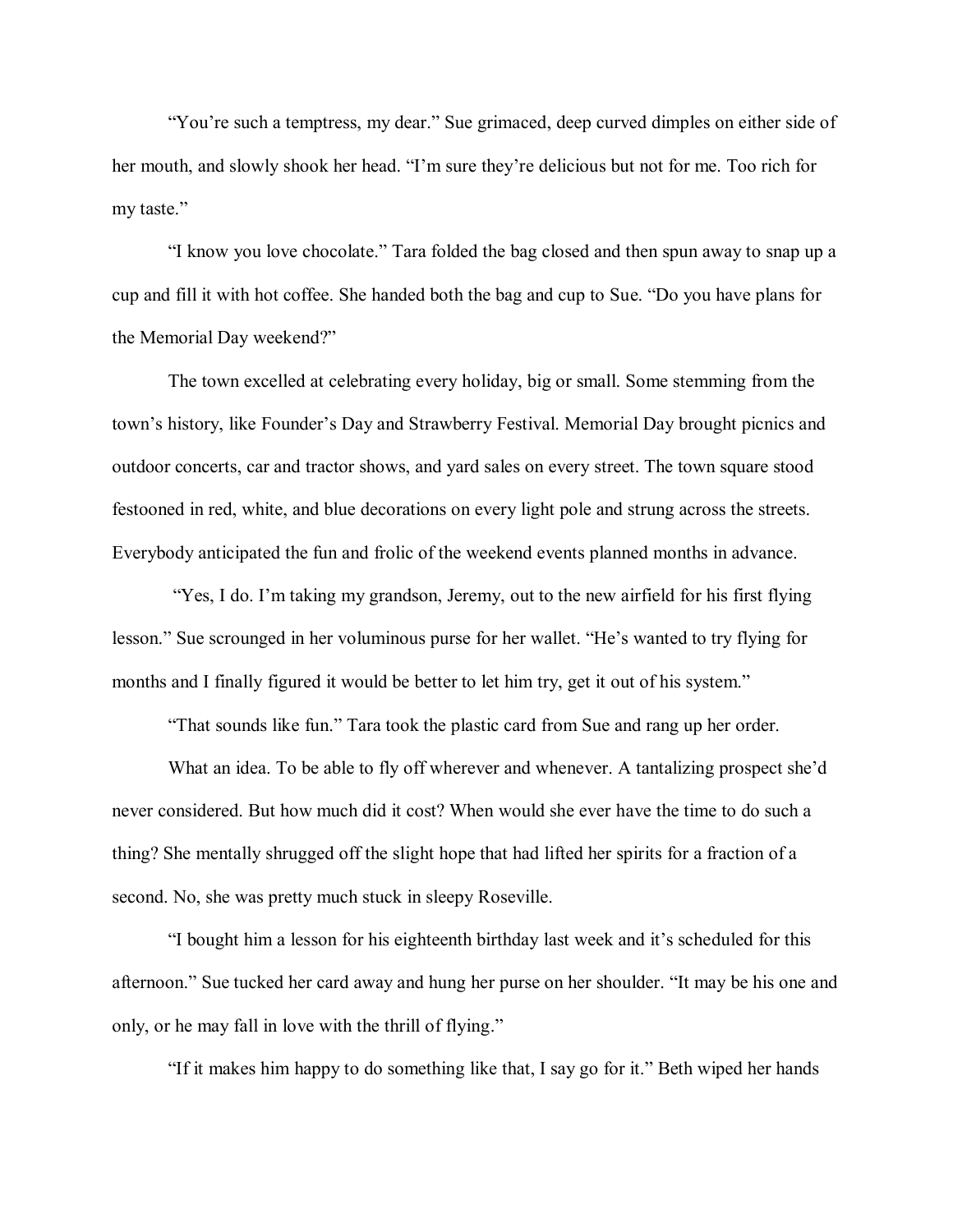on her apron. "A bit of excitement never hurt anybody."

Sue grinned at Beth. "Sounds like you're envious. Would you like to go with us? See what it's like to fly?"

"Thanks, but I have to work." She glanced at her oldest sister, Roxie, who had just popped out of the back room with a box of recent arrivals to shelve.

Roxie cocked her head, studied her for several seconds, and then plopped the box of books on a table and sauntered toward the bakery. What had she noticed that made her come over? Beth hadn't done anything, hadn't sent any secret messages her way to ask her to stop what she was doing and intervene. Nothing needed her attention.

Beth shrugged off the questions rattling in her brain and addressed Sue. "I'd like to, just to do something different. But we have a bookstore to run."

"Surely you could slip away for a little while." Sue waved a hand at Tara and Roxie and then gripped her purchases. "There are three of you, after all."

"I appreciate the offer, but we each have our tasks to complete to keep everything running smoothly." Just another cog in the wheel. She usually enjoyed her work, but lately she couldn't stop thinking about having an adventure of her own.

Roxie stopped beside Sue with a nod of greeting. "Hello, Sue. How are you this fine Saturday morning?"

"I was hoping Beth would go to the new airport with me this afternoon. Keep me company while my grandson takes a flying lesson. She might even find she'd like to try it herself. Could you spare her for a few hours?"

Roxie tilted her head, crossing her arms as she considered the question. She aimed her hazel eyes at Beth and then smiled. "I don't see why not. Go have fun."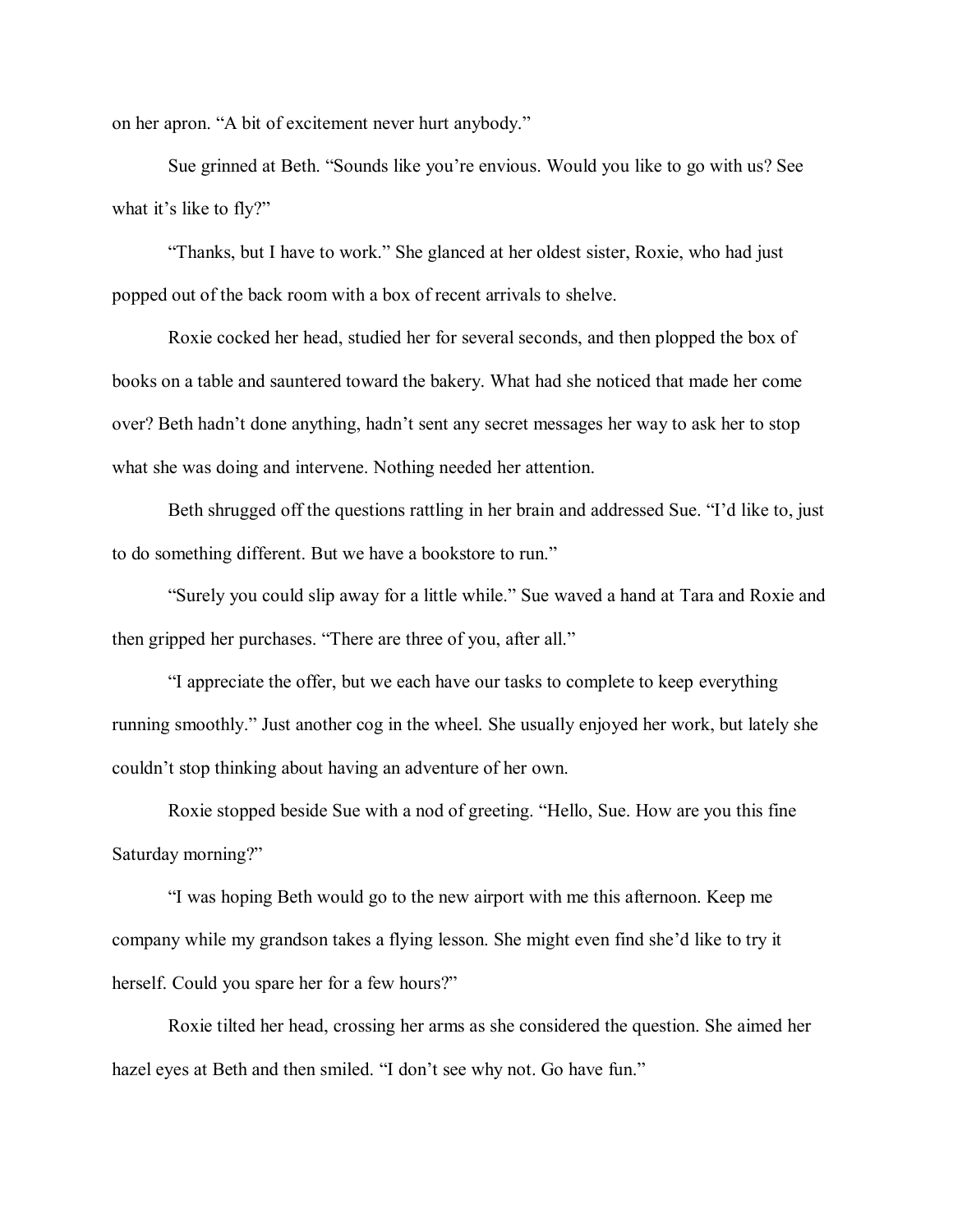"Are you sure?" A surge of excited energy sizzled through Beth at the idea.

The new Roseville Regional Airport had been advertised as a modern facility that would enable the further growth of the economic and government sectors of the region. Having a place for the big wigs to fly in and out of town made it possible for increased access as well as easier development and management of businesses. To introduce the services available to the general public, the owner had arranged for a small airshow. The flyer hanging in the front window advertised the vendors and planes waiting for people to come out and see. Maybe going outside of town for a little while would scratch the travel itch consuming her head to toe.

"I think it's just the thing for you." Roxie folded her arms over her chest. "You deserve to have an afternoon off to do something fun."

Sue nodded, her short hair floating around her chin with the movement. "We'll have fun. I'll make sure of it."

The sparkle of Sue's eyes reminded her of the time when Beth was a mere slip of a girl and her mother took the three sisters to the circus. Mom had promised them they'd have a good time and she carried out that promise. Only not the way she'd foreseen. During the acrobatic demonstration involving a pony, one of the acrobats fell off when the horse shied sideways at the entrance to the ring. The lithe girl landed in a moaning heap near where they sat in the front row. Tara leapt up and ran to lay hands on her, using her secret healing powers to restore the girl before even the first responders could reach her. Roxie calmly chanted a protective spell for the woman, a shield to see her through the rest of the performance. Beth sensed the woman would be fine and envisioned her continuing in her acrobatics. Their mother, eyes glittering with tears of pride, couldn't have been more pleased at the sisters working together on the stranger's behalf. Beth remembered the entire episode as the most fun she'd had.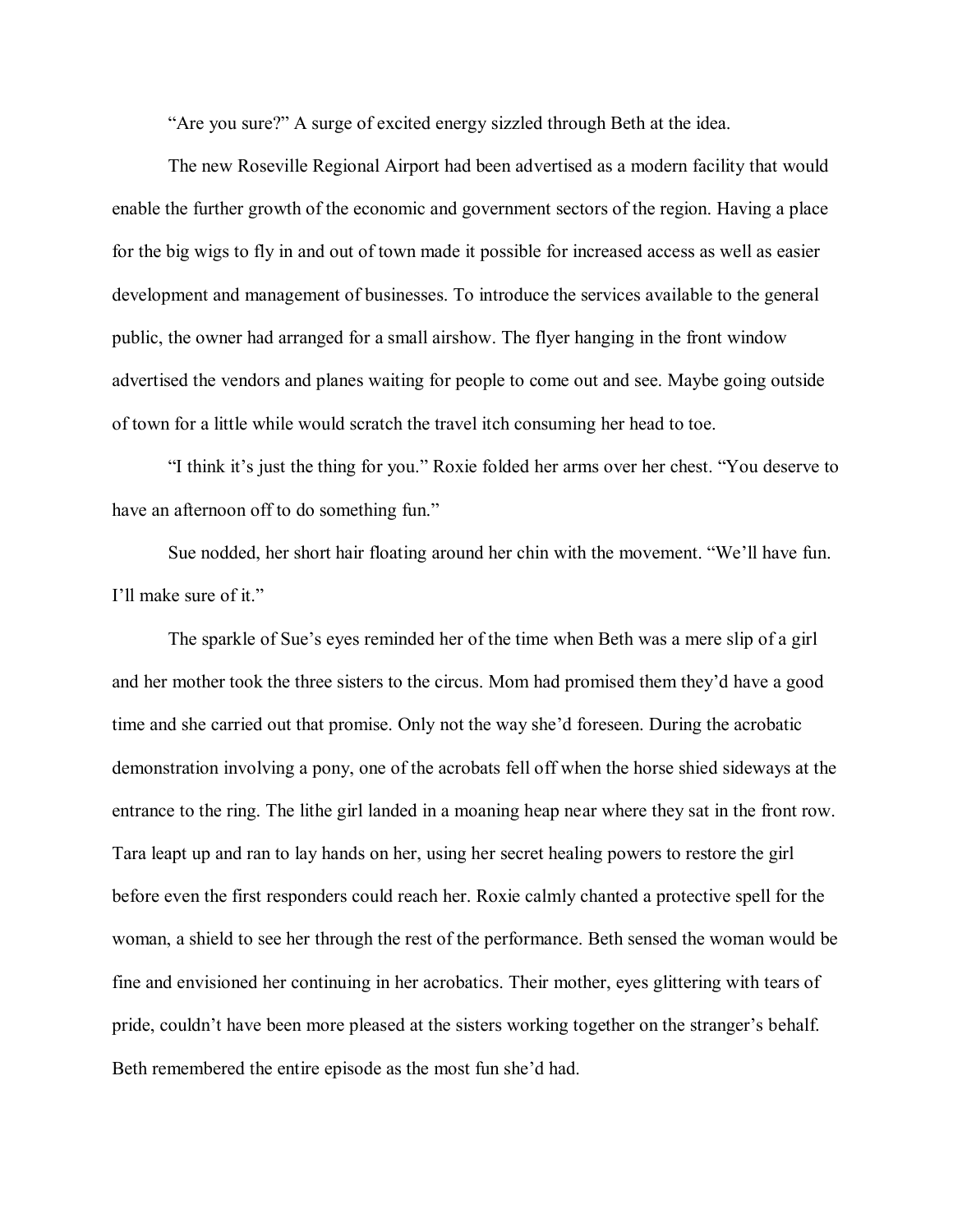"I may as well go see if there's anything interesting out there." Beth untied her apron strings and hung it up. "What have I got to lose?"

\* \* \*

The signature throaty rumble of the Harley died away, consumed by the louder whine of plane engines and the whir of propellers. Mitch Sawyer removed his helmet and smoothed his hair back from his face. Tired and grumpy from the long ride on the bike, he took a moment to absorb the layout of the airport. He'd bought the comfortably outfitted bike for long-distance travel, particularly its cushioned seat and compartments for his gear. Spending days on the road made such a luxury a necessity.

His contact had sent him to the insignificant airshow to do a job. Otherwise, he'd never have known about—let alone attended—the paltry affair. He perused the nearly empty tarmac with a variety of planes parked along either side. A smattering of people of all ages visited the handful of exhibits, children breaking free from parents' restraints to run across the fields edging the airstrip. Several hangars huddled at the end of the open space with a handful of small buildings on either side, presumably offices of one kind or another. He inhaled, sampling the combination of sharp scents. Home again.

Not that he actually thought of any town as home. Instead, airports had been his surrogate home ever since he'd first joined the Air Force fifteen years ago. He'd thrilled to the speed and daring associated with fighter jets and excelled at every aspect of flying and maintaining his aircraft. He even fought his way through a master's degree in aeronautical engineering and earned the designation of Distinguished Graduate at the Squadron Officer School, which enabled him to qualify for the top job in his field: Executive for the Operations Group. He'd beaten out all of his peers for the coveted position. Which didn't make him any friends. Even cost him a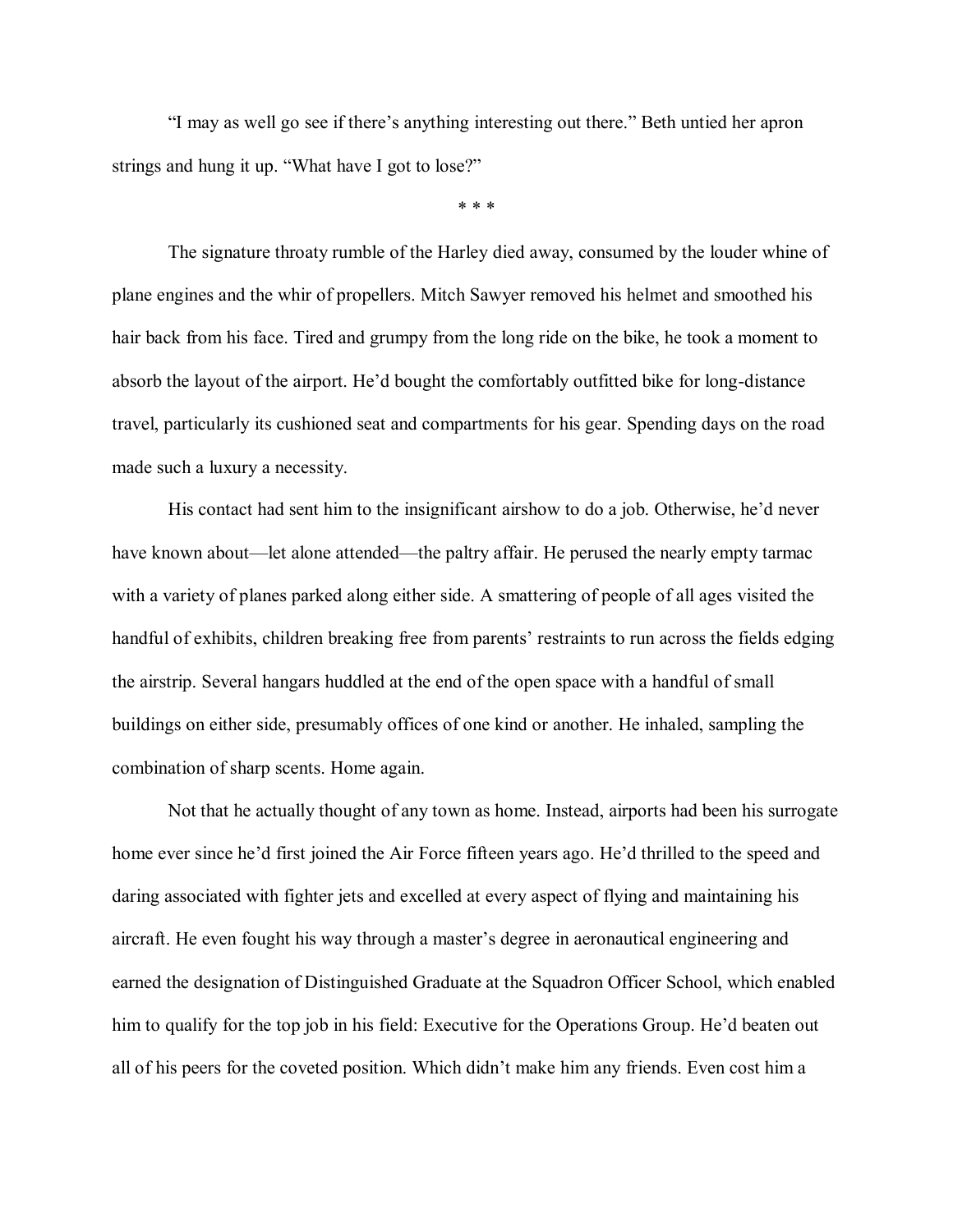few. But he'd enjoyed his time in the OG.

After fifteen years of active duty service, he'd started contemplating his future. He'd grown weary of the constant moving from base to base. Stability tempted him far more than repeatedly changing stations. So after months of considering his options, he switched to the reserves while taking on some freelance gigs with chartered flights and even a stint as an instructor for a local flight school. His training and education eventually led him to being recommended for the most dangerous job he'd ever taken: repossessing planes from deadbeat owners for the finance company. Essentially stealing them back but with legal paperwork to back him up.

Repossessing a plane required both stealth and confidence. Taking a plane wasn't as easy as towing away a car. Each job posed unique obstacles and situations. Not always friendly situations. He had to find a way to ensure the plane was airworthy without being seen and then fire it up and fly it away without being caught. Fortunately, he'd only faced irate gun-toting owners a handful of times, but more than enough for his liking.

One case in point was the job he'd just wrapped up. The setup had felt off from the start. Too easy up until the angry delinquent owner sent not only Dobermans—four of them—but also a handful of gun-toting men. He'd barely escaped with the plane let alone his life. His contact had assured him that situation was an anomaly and wouldn't likely happen again. Mitch didn't quite believe him and so had begun searching for another source of employment. Something with flying but no more guns. He'd had enough of facing the wrong end of a weapon.

Strolling casually down one side of the planes on exhibit, he scoured each aircraft for the one he needed to find. The sugary scent of cotton candy assaulted him from one of two food trucks. Breathing out, he hurried past the kid holding a paper cone of the pale pink spun treat,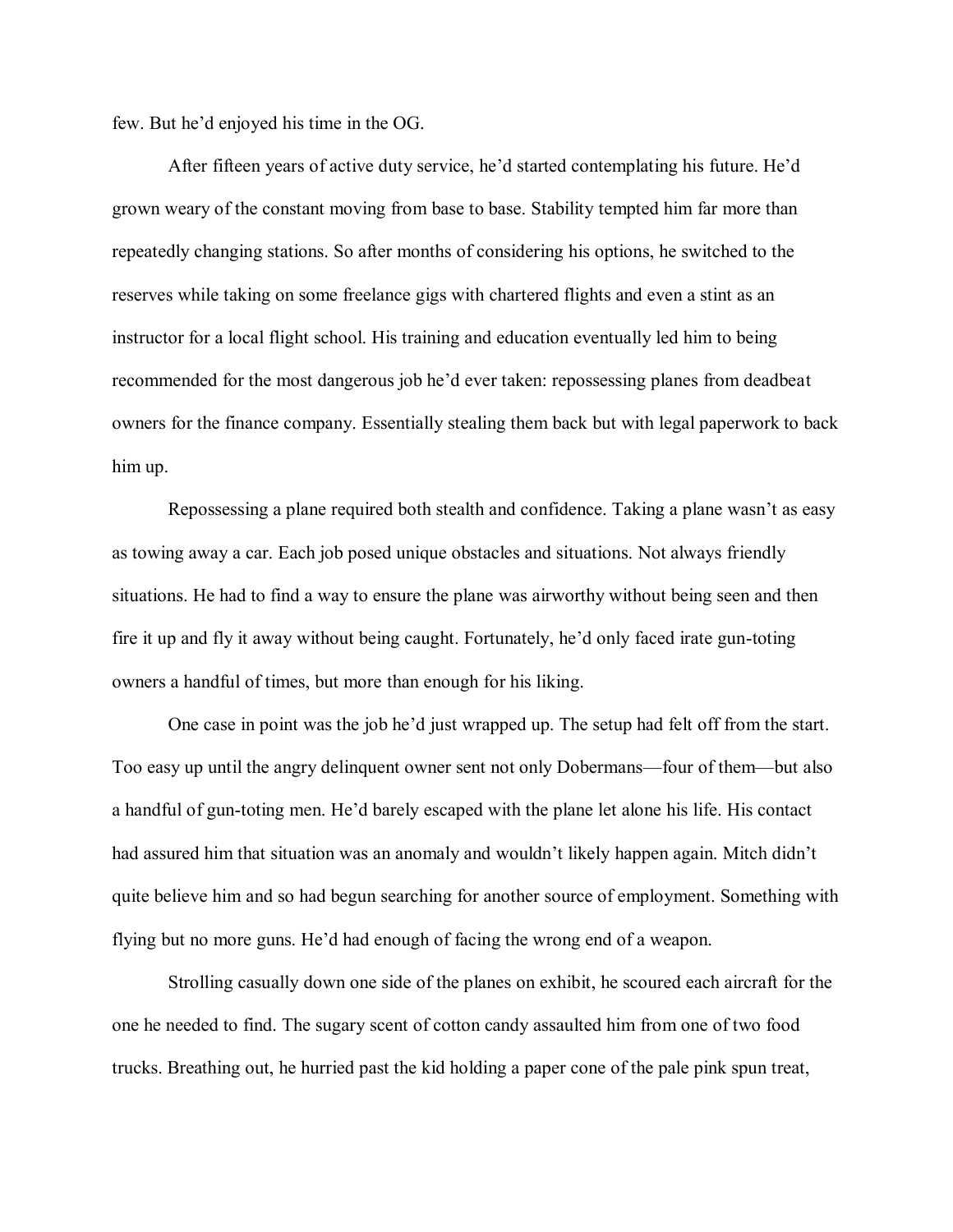taking several strides before drawing in another breath. Better. He skirted groups of children and their parents to avoid clashing with conflicting smells. He needed to keep his wits about him, not end up sidelined with a perfume-induced headache.

The plane he searched for was a sweet ride. Not a fighter jet, but definitely a comfortable way to travel. The Beechcraft Bonanza G36 had become one of the most popular of the singleengine, fixed-landing gear aircraft. Given the price tag approached a million dollars, the bank had every right to reclaim it for nonpayment. He scanned the planes as he sauntered past, searching for the distinctive windowed cabin and front propeller with low wing set along with the flashy striping the owner had insisted on adding. Probably out of a misguided boastful pride at flying such a nice plane which he didn't actually own.

Reaching the end of the first row of planes, he paused to get his bearings, to look back over the planes he'd already passed to make sure he hadn't missed the one he sought. Then headed toward the far side of the tarmac to start down the other row. A glance at the sky confirmed a front approached, the shelf of white roiling clouds pushing closer with each passing minute. He picked up the pace, not wanting to seek out both the plane and then housing in the rain. On a motorcycle.

As he approached the first plane—a nice if older Piper Saratoga—a vaguely familiar dark skinned man turned to approach him. Where did he know him from? A wide smile greeted him and then he knew, as the man quickly closed the distance between them. The smile belonged to his once-close Air Force buddy. Keith Merryman had left the service two years before Mitch had joined the reserves.

Rumors had circulated as to the reasons why Keith resigned his commission so abruptly. Mitch had his own suspicions but he'd never confirmed them. The two men had attended the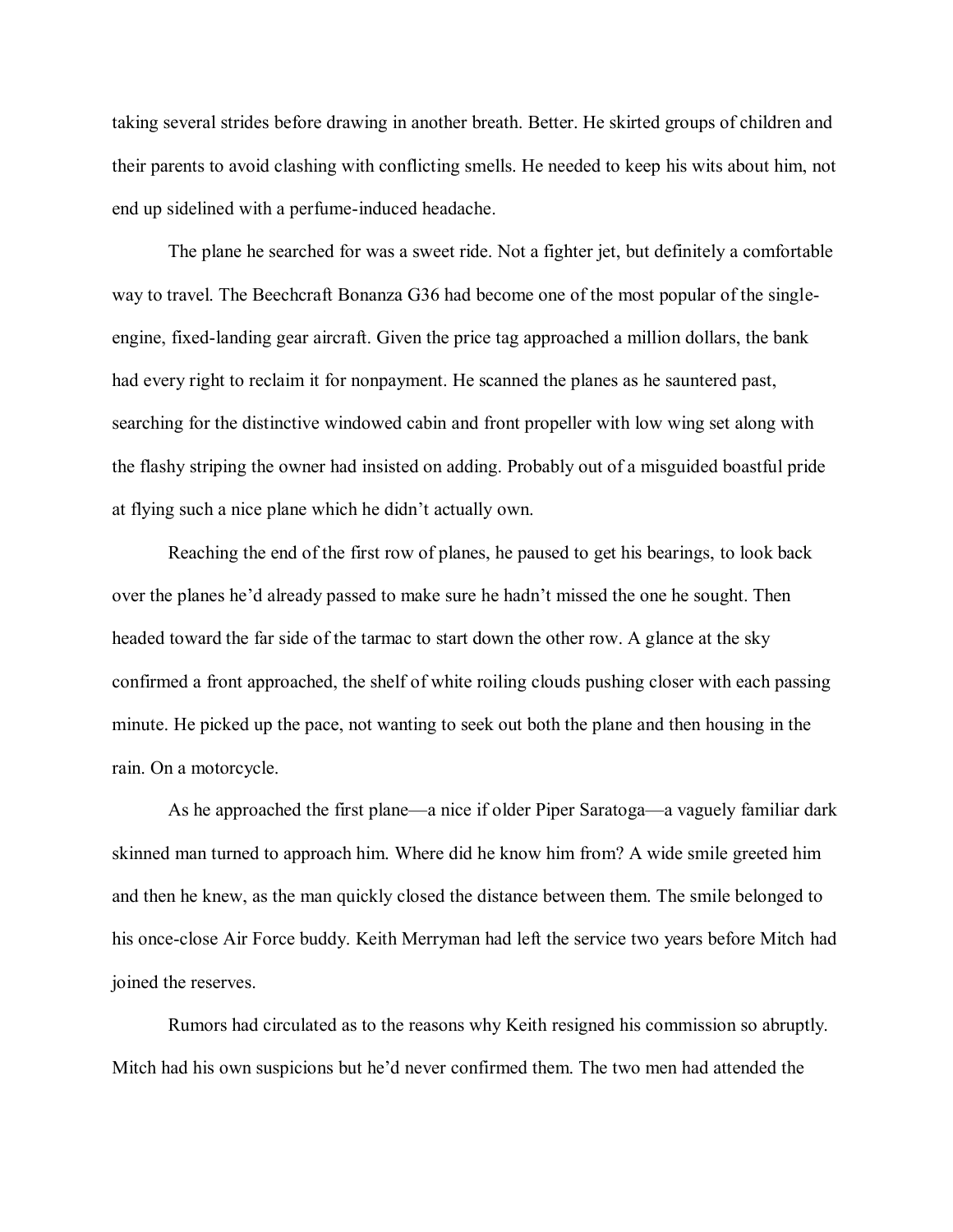Squadron Officer School together, and had grown competitive as a result of their individual drive to excel. Despite their friendly competition, they became fast friends. At least until Mitch earned the DG and ended up promoted ahead of him. Keith had stopped pushing for promotion and instead started talking about getting out and building his own airfield. Where he would always be in control? Could that be why? Still, Keith's laughing tawny eyes and extended hand welcomed Mitch.

"You son of a gun, what are you doing out here?" Keith clapped a hand to Mitch's shoulder and then dropped his hands to his sides. "I thought I'd gotten rid of your sorry face years ago."

"No such luck." Mitch swept the airfield with his gaze. He squinted as he spotted an RV with the Bonanza at the other end, surrounded by curious kids and adults. Its distinctive red striping confirmed he'd found his target. He regarded Keith again, searching for changes in his good-natured open expression. "So you did it?"

Keith nodded as his grin widened. "Yep. It's all mine. Along with its challenges."

"It's a nice layout. Lots of people here to enjoy the show, too." A flash of some undefined emotion clouded Keith's eyes for such a brief moment Mitch may have imagined it. "Was it your idea? Or did someone talk you into it?"

"My idea to try and raise awareness of the services I provide." Keith glanced at his watch and then raised his brows at Mitch. "A good turnout, thank goodness. I worried about how much interest there'd be in airplanes so far out in the country. At least my hunch looks like it'll pay off."

"Yeah, if the weather holds." He zipped his leather jacket halfway up. A gust of chilly air announced the arrival of the cold front, bringing rain and cooler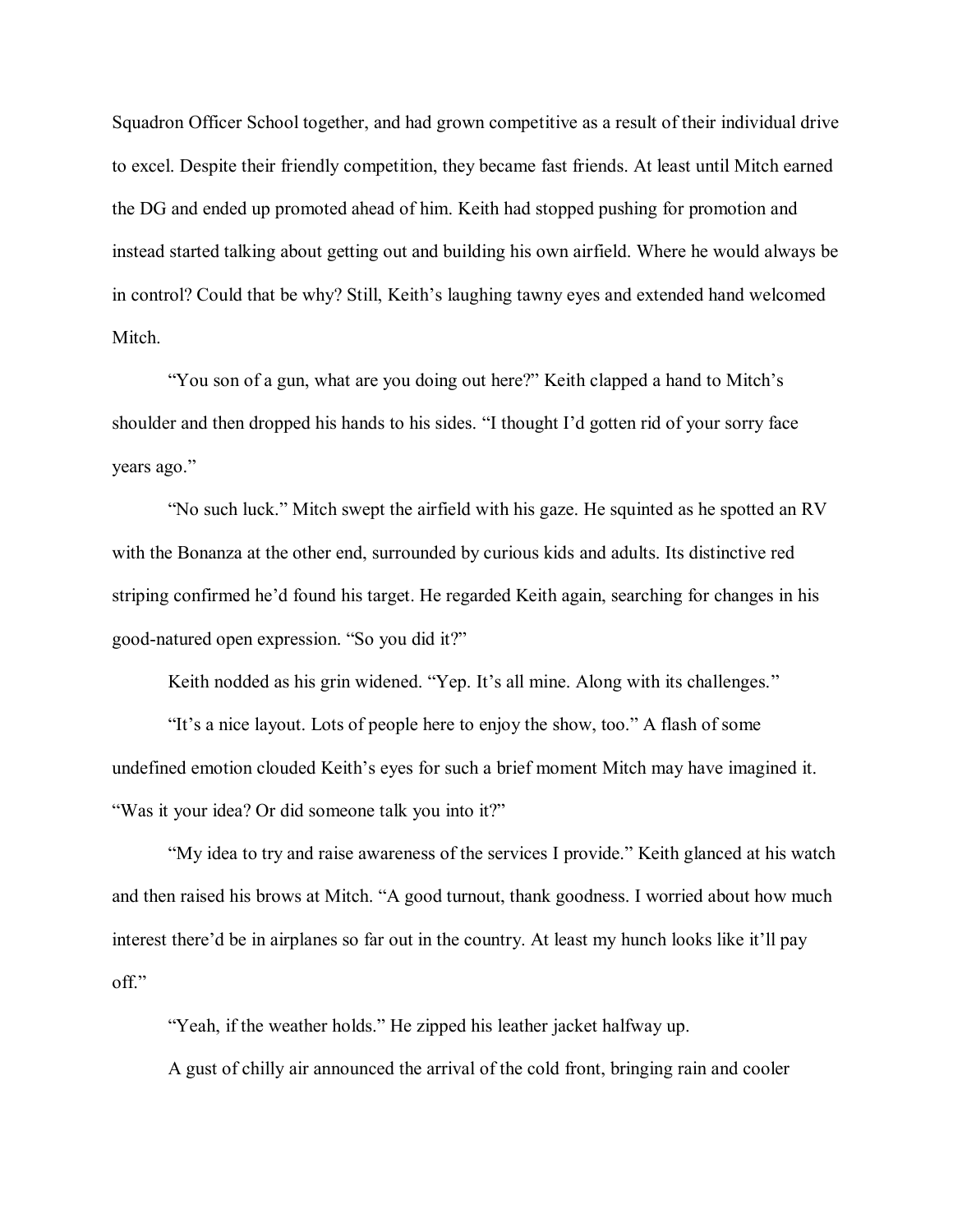temperatures behind it. Flying would become more difficult in the wind and rain, if not stopped altogether. With the building clouds and increasing wind speed, the show might be grounded in a few short hours.

"Say, how long are you in town?" Keith shifted his weight to the other foot, his gaze flicking away to scan the groups of people moving among the planes and tents.

"I'm not sure. A few days. Why?" As long as it took to figure out a scheme for getting that plane back, that's how long he'd stay. His paycheck from delivering the repo'd plane would pay off the last of his debt and let him put some aside for a down payment on a new house. Somewhere.

"Have you a place to stay?" Keith shoved his hands into his back jeans pockets.

"Not yet. Is there a hotel?"

"No, just B&Bs. But I have a spare room at my place in town, if you don't mind dogs."

"Wow, you really did settle in." Envy flashed in Mitch's chest, burning a hole before subsiding. "It'd be great to catch up. Can I buy you dinner as a thanks?"

"Sure you can. I never turn down free food."

"Great. Just tell me where to go." Too late he realized the huge opening he'd left his friend to fill. If he chose to.

Keith shook his head, a grin lifting one corner of his mouth as his eyes reflected the temptation to take him up on the opening but resisted. "But there's more. I have a favor to ask."

Mitch splayed his hands, palms up, relieved. "Anything."

"I have a boy coming out to take an intro flying lesson for his birthday in a little while. Could you teach him the basics while I take care of an issue?" Keith grinned wider and winked. "For an old buddy?"